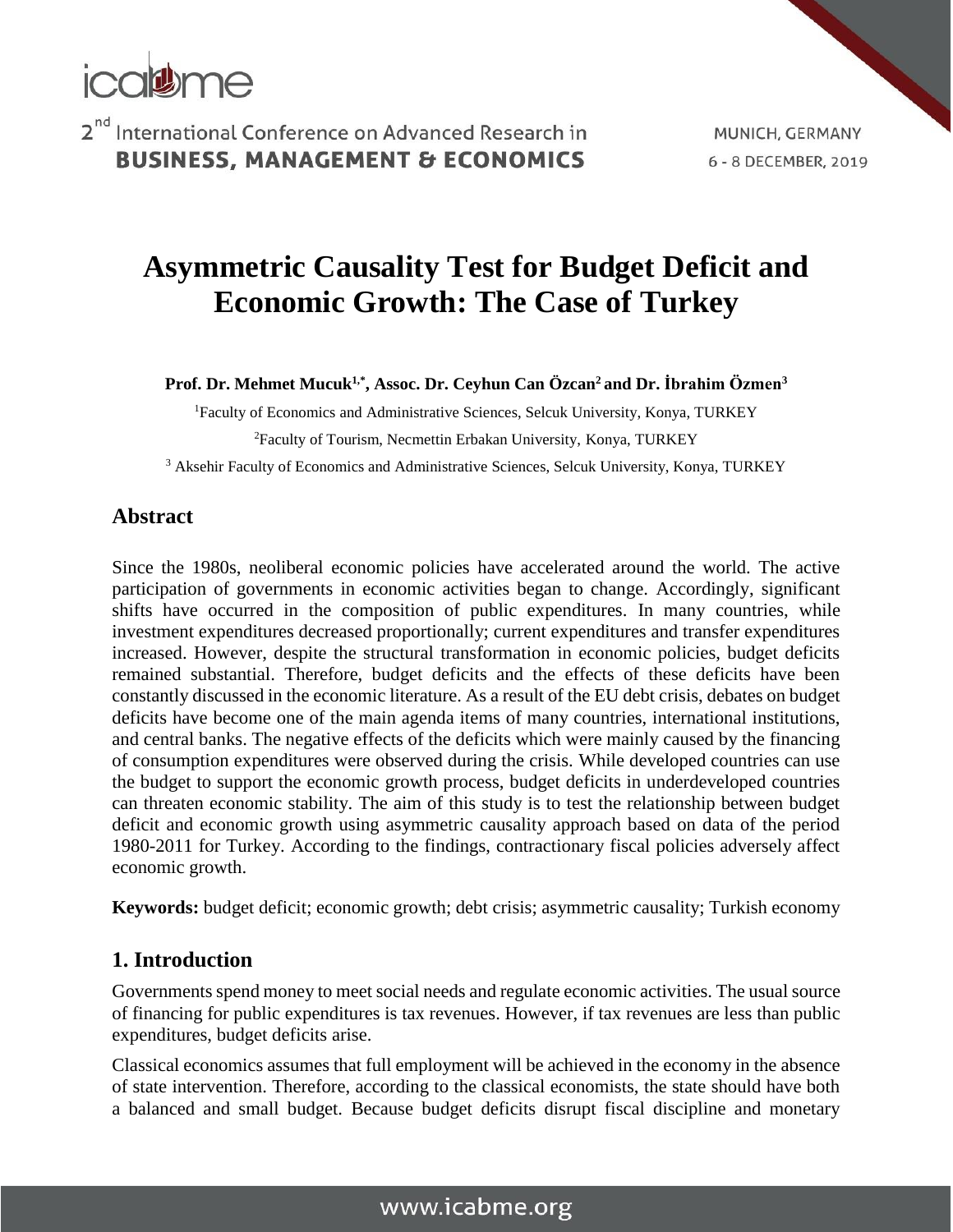

discipline and cause problems such as inflation and unemployment. As a matter of fact, financing budget deficits with debt creates a crowding-out effect on private sector investments. Monetization, on the other hand, increases the inflation rate by increasing the money supply. All these problems disrupt the growth performance of an economy. Classical economists also oppose the budget surplus. Because budget surplus means that resources remain idle (Şen et al., 2007: 37- 39).

Until the Great Depression in 1929, the basic assumptions of classical economists were considered as true. Classical economists regarded the Great Depression as a temporary shock and claimed that the market mechanism would solve this problem on its own in a short period of time. They attributed the cause of the crisis to high real wages. And they proposed lowering real wages to overcome the crisis. However, Keynes stated that total demand would decrease if real wages were reduced. And the decrease in total demand deepens the crisis (Altıok, 2009: 79).

The Keynesian approach suggests that, unlike classical economics, economies can come to equilibrium at levels of underemployment. If markets are not intervened in such an environment, the economy could be plunged into crisis. The main reason for this problem is the lack of demand. Lack of demand refers to the under-use of resources (Eker et al., 1997: 63-64). The economic recession is the result of insufficient demand. It is necessary to use expansionary fiscal policy to end demand shortages. According to the Keynesian economics, fiscal policy is more effective than monetary policy (Erim, 2007: 198). Keynes acknowledged that money was not neutral and proposed a fiscal policy. Because there is a possibility that monetary policy will be caught in the liquidity trap. In the liquidity trap, however, expansionary fiscal policies do not crowd-out private sector investments. Thus, budget deficits bring about economic growth until full employment is achieved (Küçükkalay, 2010: 315).

Keynesian policies were implemented until the 1970s. However, the stagflation crisis increased the need for different economic models. Thus, the views that adopted a balanced and small budget approach emerged again (Yay, 2001: 130). Indeed, neoliberal approaches have gained momentum throughout the world since the 1980s. However, economic crises, in particular, have kept budget deficits on the agenda. Finally, after the 2008 Crisis and the EU Debt Crisis, many countries have used expansionary monetary and expansionary fiscal policies for growth (Dziemianowicz et al., 2018: 12).

The way to increase social welfare is through economic growth. And economic growth depends on the number of production factors, human capital investments and technological developments (Parasız, 2003: 11). Budget deficits created to support these elements may have positive effects on growth. In some underdeveloped countries, budget deficits are not a choice but a necessity. Because the private sector does not have the resources to achieve its growth targets. However, the important issue here is the effectiveness and efficiency of public interventions (Gönel, 2010: 221). As a matter of fact, public realization of economic activities that the private sector can do more efficiently or improper financing of public expenditures disrupts the relationship between growth and budget deficits (Bulut, 2002: 66).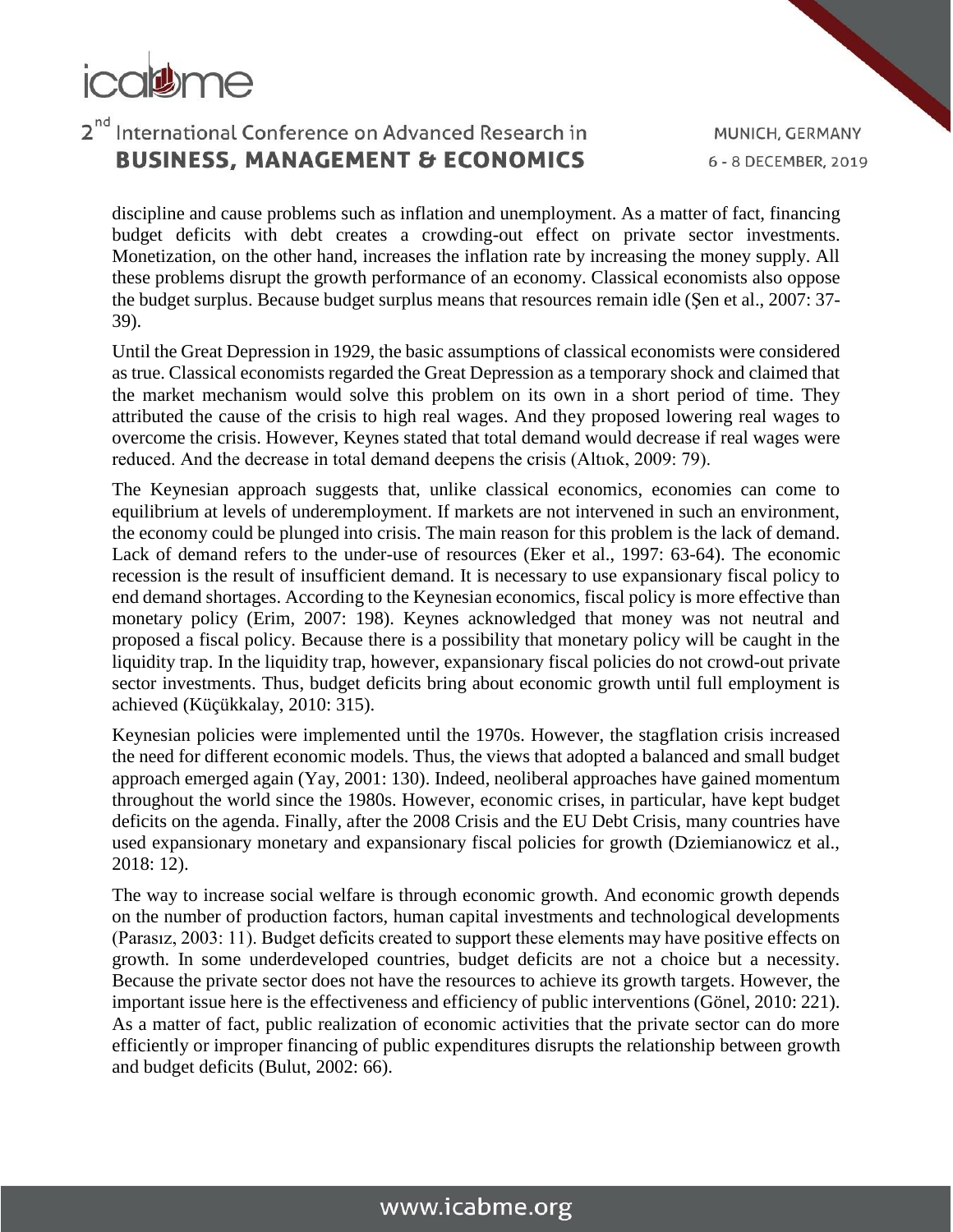

Ricardian Equivalence Hypothesis, on the other hand, assumes that budget deficits do not have an impact on economic growth. This is because of the positive impact of expansionary fiscal policy on growth eliminates the increased savings of the private sector (Briotti, 2005: 9-10). The aim of this study is to investigate the relationship between budget deficit and economic growth in the Turkish economy during the period of 1980 to 2011. For this purpose, the asymmetric causality test is used. The remaining of this study has been organized as follows: Section 2 reviews the literature that examines the relationship between budget deficit and economic growth. Section [3](https://www.sciencedirect.com/science/article/pii/S0960148119313370#sec3) explains the data, methodology, and empirical findings. Finally section [4](https://www.sciencedirect.com/science/article/pii/S0960148119313370#sec5) concludes the paper with policy suggestions.

#### **2. Literature Review**

There are different theoretical approaches regarding the effect of budget deficit on economic growth. The classical approach accepts that the budget deficit will have negative effects on economic growth. However, the Keynesian approach assumes that while the economy is at the level of underemployment, the budget deficit will support economic growth. On the other hand, according to the Ricardian Equivalence Hypothesis, there is no relationship between budget deficit and economic growth. Several studies have been conducted to test which of these theories are valid. The results of the previous researches are mixed. Table 1 shows a literature review of the relationship between budget deficit and economic growth.

| Author(s)                                | <b>Countries</b>                                                | Period    | Methodology                                                                      | <b>Results</b>                                                                             |
|------------------------------------------|-----------------------------------------------------------------|-----------|----------------------------------------------------------------------------------|--------------------------------------------------------------------------------------------|
| and<br><b>Buscemi</b><br>Yallwe $(2012)$ | <b>Emerging Countries</b><br>(China, India and<br>South Africa) | 1990-2009 | <b>GMM</b><br>Dynamic<br>Method, Fixed Effect,<br>Random<br>Effect<br>Estimation | Fiscal deficit are significant<br>and positively correlated to<br>economic growth.         |
| Maji et al. (2012)                       | Nigeria                                                         | 1970-2009 | <b>Granger Causality</b>                                                         | No Causality                                                                               |
| Samırkaş (2014)                          | Turkey                                                          | 1980-2013 | <b>Granger Causality</b>                                                         | No Causality                                                                               |
| Shihab (2014)                            | Jordan                                                          | 2000-2012 | <b>Granger Causality</b>                                                         | There is a unidirectional<br>causality<br>from<br>economic<br>growth to budget deficit.    |
| Nayab (2015)                             | Pakistan                                                        | 1976-2007 | <b>Granger Causality</b>                                                         | No Causality                                                                               |
| Arjomand et al.<br>(2016)                | MENA <sup>*</sup><br>10<br>Countries                            | 2000-2013 | Fixed Effect, Random<br><b>Effect Estimation</b>                                 | Budget deficit are significant<br>and negatively correlated to<br>economic growth.         |
| Rana and Wahid<br>(2017)                 | Bangladesh                                                      | 1981-2011 | <b>Granger Causality</b>                                                         | There is a unidirectional<br>causality from budget deficit<br>to economic growth.          |
| Molocwa et al.<br>(2018)                 | <b>BRICS**</b>                                                  | 1997-2016 | Panel<br>Granger<br>Causality                                                    | bidirectional<br>There is a<br>budget<br>casuality between<br>deficit and economic growth. |

*Table 1: Literature Review*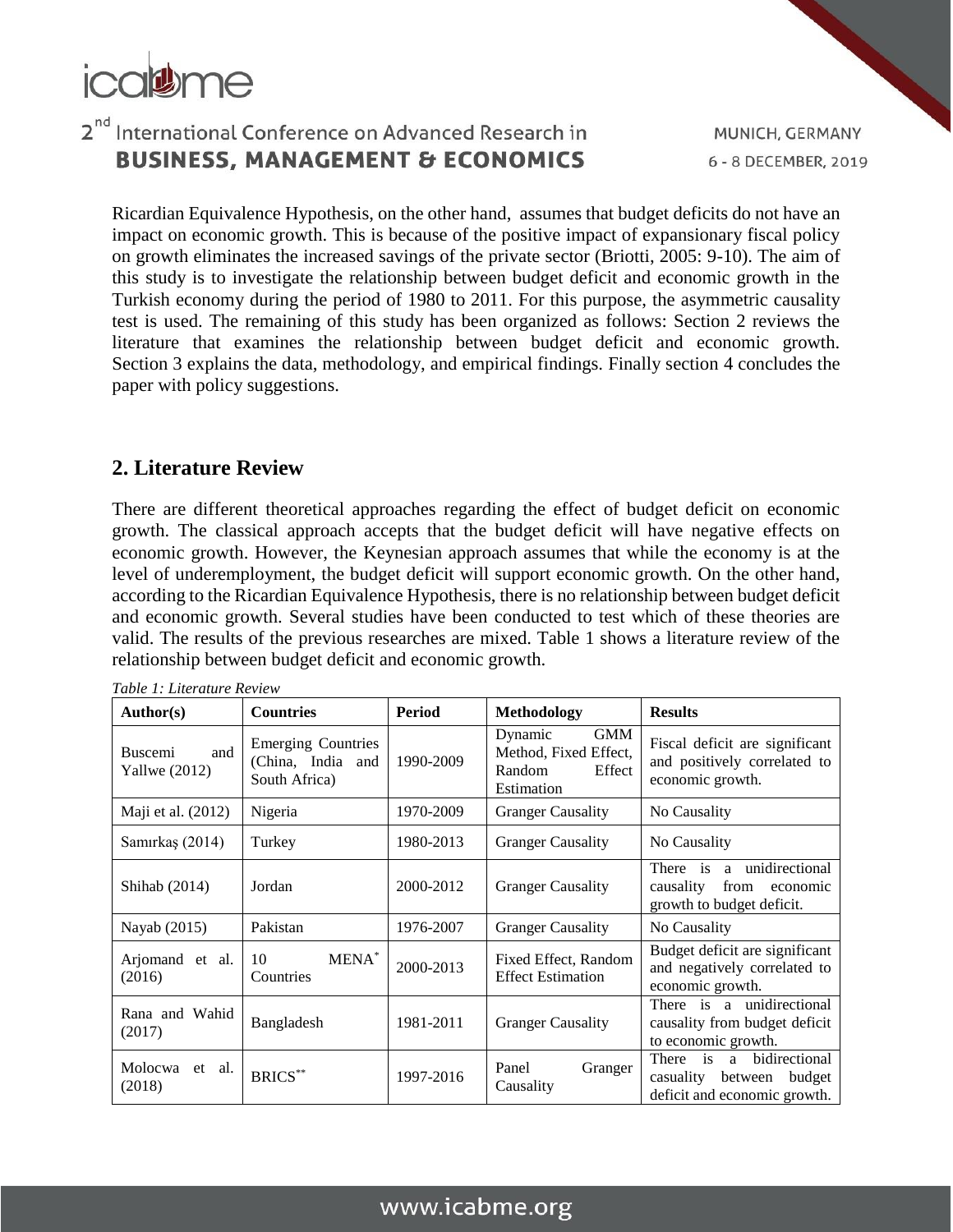

| $\overrightarrow{O}$ ztürk and Sezen $\vert$ Turkey<br>(2018) | 1975-2016 | Variance<br>Decomposition,<br>Impulse-Response<br>Analysis | Budget deficits have a<br>positive effect on economic<br>growth in the short term. On<br>the other hand it has a<br>negative effect in the long |
|---------------------------------------------------------------|-----------|------------------------------------------------------------|-------------------------------------------------------------------------------------------------------------------------------------------------|
|                                                               |           |                                                            | term.                                                                                                                                           |

*\* Middle East and North Africa \*\* Brazil, Russia, India, China, Spain* 

#### **3. Data, Methodology and Findings**

This study examines the relationship between budget deficits and economic growth for Turkey. Table 2 summarizes the variables to be used in this paper.

|  |  |  |  |  | Table 2. Data and Sources |
|--|--|--|--|--|---------------------------|
|--|--|--|--|--|---------------------------|

| <b>Variable</b>             | Abbreviation | <b>Sample</b> | <b>Source</b>         |
|-----------------------------|--------------|---------------|-----------------------|
| Budget Deficit <sup>a</sup> | Bd           | 1980-2011     | Poula et al. $(2013)$ |
| <b>Growth Rate</b>          | Gr           | 1980-2011     | Poulo et al. $(2013)$ |

*Note: <sup>a</sup> Calculated by the authors using tax revenue and government expenditures.*

In order to determine the causal relationship between the budget deficit and economic growth, the stationarity test was performed first. Stationarity states that the mean, variance, and autocovariance of a variable are constant over time. In this respect, the effects of shocks in stationary series disappear in the short term, but shocks in non-stationary series create lasting effects (Gujarati and Porter, 1999: 713). Thus, series containing unit roots need to be fixed by making them free of the trend (Kennedy, 2006: 355-356). In this study, Fourier-type unit root tests were performed to determine whether the series were stationary or not.

#### **3.1. Fourier Unit Root Tests**

If the time series show a linear or nonlinear tendency, Fourier-type unit root tests can be used for stationarity testing (Becker et al., 2006: 381-382; Yalçınkaya, 2019: 40). The first of these tests is the Fourier KPSS (FKPSS) test developed by Becker et al. (2006). The FKPSS test is designed to provide the best estimate in cases where structural breaks occur gradually. The most important advantage of the FKPSS test is that it does not require pre-determination of the location, number, and form of breaks in the series (Beşer, 2019: 165). The hypotheses of the test are as follows:

- H0: There is no unit root.
- H1: There is a unit root.

The null hypothesis is rejected if the calculated test statistic is greater than the table's critical value.

The second of the Fourier-type unit root tests is the Fourier ADF (FADF) test developed by Enders and Lee (2012). Enders and Lee (2012) suggest the Dickey-Fuller version of the Fourier unit root tests. This version can be useful in the presence of unknown multiple breaks in a nonlinear form. The hypotheses of the test are as follows:

H0: There is a unit root.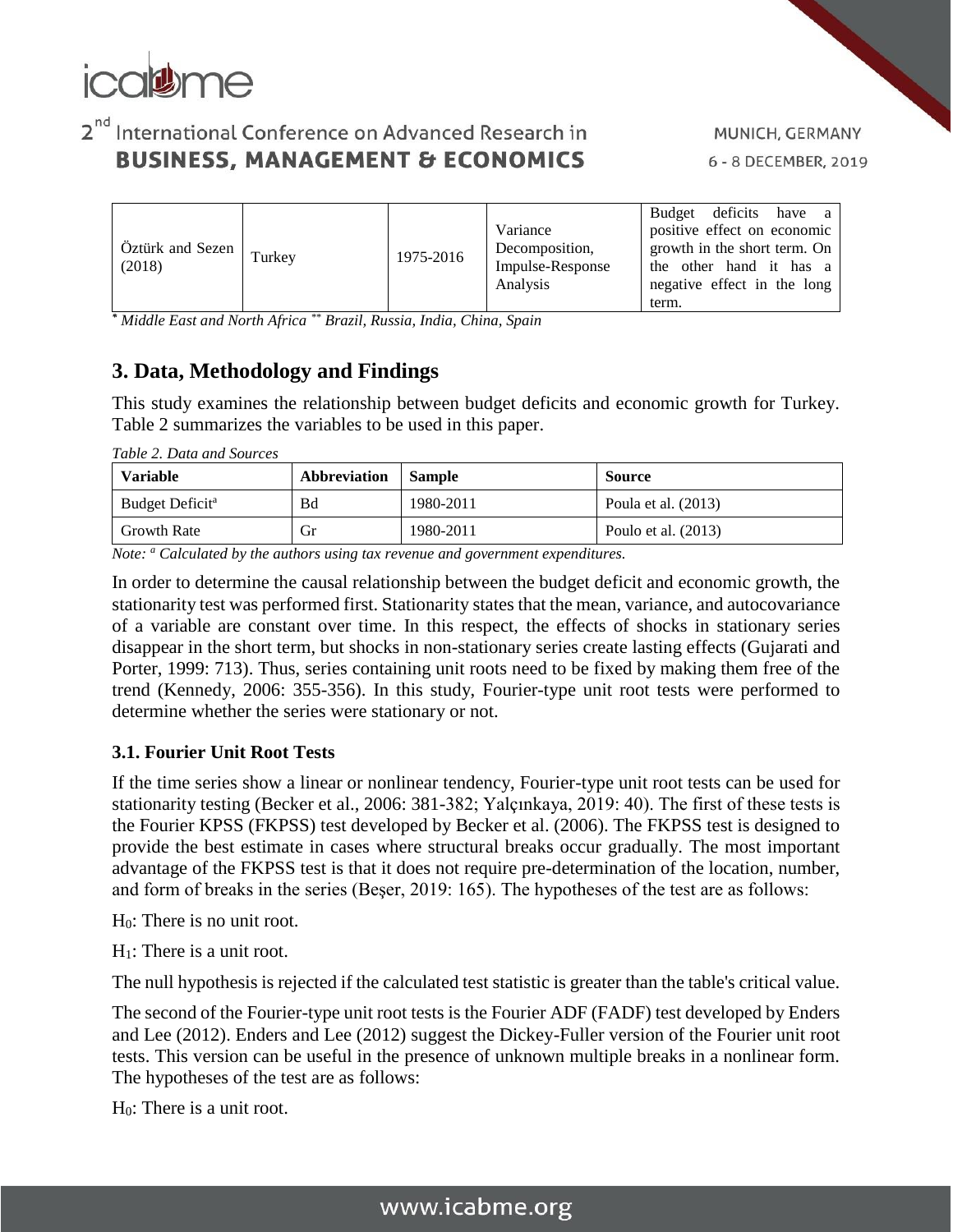

 $H_1$ : There is no unit root.

If the calculated test statistic is greater than the table critical value as an absolute value, the null hypothesis is rejected.

The third of the Fourier unit root tests were developed by Rodrigues and Taylor (2012).

They apply the flexible Fourier form to the local GLS unit root testing procedure of Elliott, Rothenberg, and Stock (1996) and to compare this with the corresponding DF and LM based unit root tests of Enders and Lee (2009). The hypotheses of the test are as follows:

H0: There is a unit root.

 $H_1$ : There is no unit root.

If the calculated test statistic is greater than the table critical value as an absolute value, the null hypothesis is rejected.

|                      | Constant                              |              |                |               |         |                                             |                |                |               |                                       |                   |              |                |               |      |
|----------------------|---------------------------------------|--------------|----------------|---------------|---------|---------------------------------------------|----------------|----------------|---------------|---------------------------------------|-------------------|--------------|----------------|---------------|------|
| <b>Series</b>        | <b>FADF</b><br>(Enders and Lee, 2012) |              |                |               |         | <b>FGLS</b><br>(Rodrigues and Taylor, 2012) |                |                |               | <b>FKPSS</b><br>(Becker et al., 2006) |                   |              |                |               |      |
| Level                | Stat.                                 | L            | $\mathbf K$    | $\%5$         | %10     | Stat.                                       | L              | $\mathbf K$    | $\%5$         | %10                                   | Stat.             | L            | $\mathbf K$    | $\%5$         | %10  |
| Gr                   | $-3.66^{\rm a}$                       | $\Omega$     | $\overline{4}$ | $-2.97$       | $-2.64$ | $-6.06a$                                    | $\Omega$       | 3              | $-2.35$       | $-2.00$                               | 0.03 <sup>a</sup> | $\Omega$     | 5              | 0.46          | 0.35 |
| <b>Bd</b>            | $-3.33$                               | 2            | 1              | $-3.81$       | $-3.49$ | $-3.46^{\rm a}$                             | $\overline{c}$ | 1              | $-3.29$       | $-2.32$                               | 0.19              | $\Omega$     | 1              | 0.17          | 0.13 |
|                      | <b>Constant and trend</b>             |              |                |               |         |                                             |                |                |               |                                       |                   |              |                |               |      |
|                      | Stat.                                 | L            | $\mathbf K$    | $\frac{0}{6}$ | %10     | Stat.                                       | L              | $\mathbf K$    | $\frac{6}{5}$ | %10                                   | Stat.             | $\mathbf{L}$ | $\mathbf K$    | $\%5$         | %10  |
| Gr                   | $-3.62b$                              | $\theta$     | $\overline{4}$ | $-3.65$       | $-3.29$ | $-4.16b$                                    | $\Omega$       | $\mathbf{1}$   | $-4.17$       | $-3.87$                               | 0.03              | $\Omega$     | 3              | 0.14          | 0.11 |
| <b>Bd</b>            | $-3.90$                               | 2            | 1              | $-4.35$       | $-4.05$ | $-3.76$                                     | 2              | 1              | $-4.17$       | $-3.87$                               | 0.09 <sup>a</sup> | $\theta$     | $\mathbf{1}$   | 0.05          | 0.04 |
| <b>First</b><br>Dif. | Constant                              |              |                |               |         |                                             |                |                |               |                                       |                   |              |                |               |      |
|                      | Stat.                                 | L            | $\mathbf{K}$   | $\frac{0}{6}$ | %10     | Stat.                                       | $\mathbf{L}$   | K              | $\frac{6}{5}$ | %10                                   | Stat.             | L            | $\mathbf K$    | $\frac{6}{5}$ | %10  |
| $\Lambda$ Gr         | $-3.72^{\rm a}$                       | 3            | $\overline{4}$ | $-2.97$       | $-2.64$ | $-3.74$ <sup>a</sup>                        | 1              | 4              | $-2.25$       | $-1.91$                               | 0.02 <sup>a</sup> | $\Omega$     | 4              | 0.45          | 0.34 |
| $\triangle$ Bd       | $-6.11^{\rm a}$                       | $\theta$     | $\overline{4}$ | $-2.97$       | $-2.64$ | $-3.93^{\rm a}$                             | $\Omega$       | 1              | $-3.29$       | $-2.32$                               | $0.14^a$          | $\theta$     | $\overline{4}$ | 0.45          | 0.34 |
|                      | <b>Constant and trend</b>             |              |                |               |         |                                             |                |                |               |                                       |                   |              |                |               |      |
|                      | Stat.                                 | $\mathbf{L}$ | K              | $\frac{0}{6}$ | %10     | Stat.                                       | L              | $\mathbf K$    | $\frac{0}{6}$ | %10                                   | Stat.             | $\mathbf{L}$ | $\mathbf K$    | $\frac{0}{6}$ | %10  |
| $\Delta$ Gr          | $-3.48b$                              | 3            | $\overline{4}$ | $-3.65$       | $-3.29$ | $-3.90$ <sup>a</sup>                        | 1              | 4              | $-3.23$       | $-2.90$                               | 0.01 <sup>a</sup> | $\Omega$     | $\overline{4}$ | 0.14          | 0.11 |
| $\Delta$ Bd          | $-3.90b$                              | 3            | $\overline{2}$ | $-4.05$       | $-3.71$ | $-6.49$ <sup>a</sup>                        | $\Omega$       | $\overline{4}$ | $-3.23$       | $-2.90$                               | 0.06 <sup>a</sup> | $\Omega$     | 4              | 0.14          | 0.11 |

*Table 3. The Results of Fourier Unit Root Tests*

*Notes: The maximum Fourier number is selected as 5. According to the Akaike information criterion, the maximum lag length is 3. The critical values of each test were taken from the table values in the related articles. L: lag length. K: Fourier number. a and b reflect 5% and 10% significance levels, respectively.*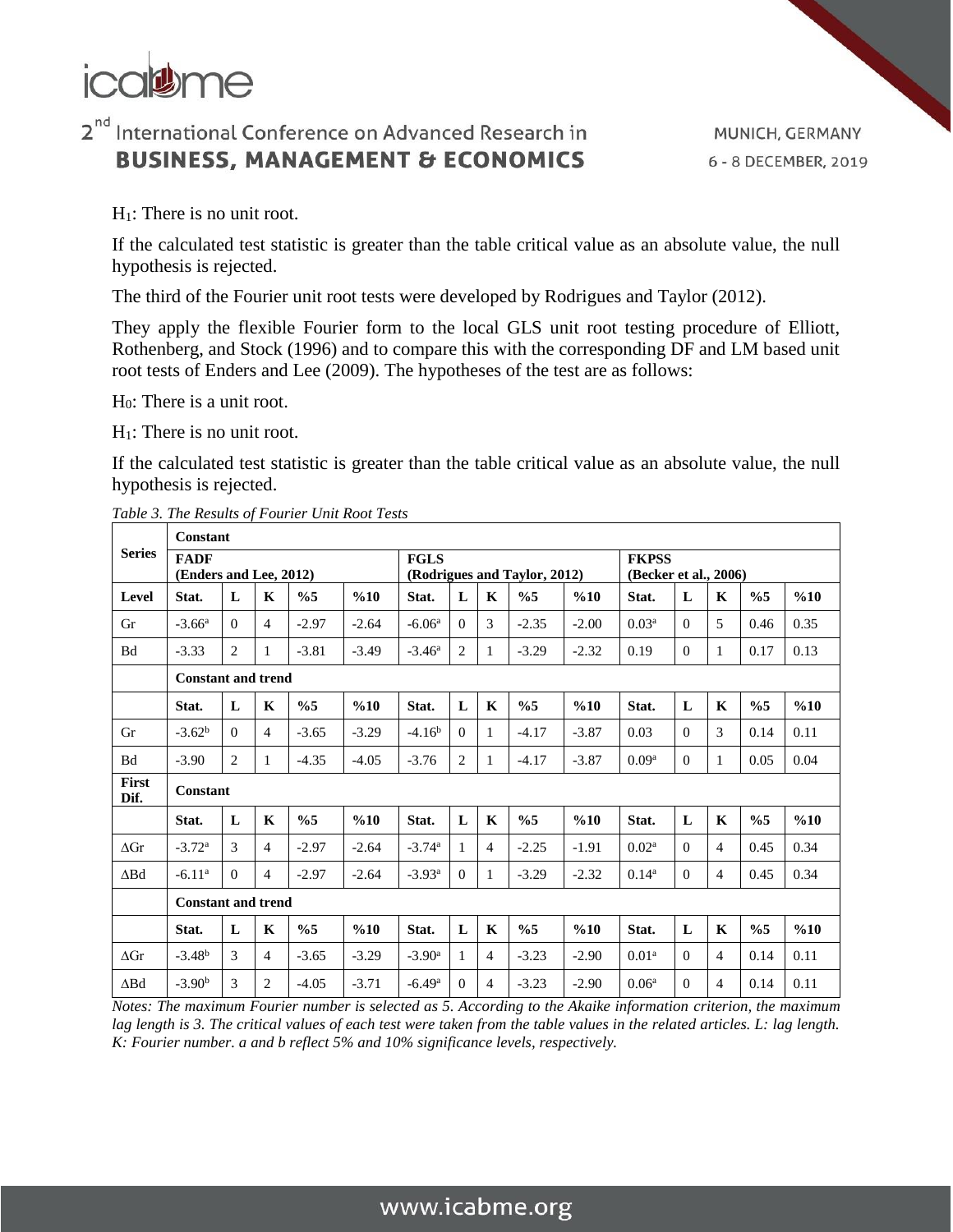

MUNICH, GERMANY 6 - 8 DECEMBER, 2019

According to the results of FADF, FGLS, and FKPSS, the series contains unit root at constant and trend level. On the other hand, when the first differences of the series are taken, both are stationary I (1), that is, they do not include a unit root.

#### **3.2. Asymetric Causality Test**

The asymmetric causality test developed by Hatemi-J (2012) is based on the causality method developed by Toda and Yamamoto (1995). For causality tests, it is sufficient to know the maximum degree of integration of the series in the model and to determine the model correctly. The methodology proposed by Toda and Yamamoto (1995) can be applied regardless of the order of integration of variables (Hacker and Hatemi-J, 2006: 1493; Toda and Yamamoto, 1995: 233). Differences in the stationarity of the series are also considered in this context. The most important feature of the asymmetric causality test is that the series also provides information about positive and negative shocks regarding the causality relationship. The results of the asymmetric causality test are given in Table 4.

| <b>Hypothesis</b>                       |        |              | Asymptotic chi-sqaure | <b>Bootstrap Critical Values</b> |               |       |  |  |
|-----------------------------------------|--------|--------------|-----------------------|----------------------------------|---------------|-------|--|--|
|                                         | VAR(p) | <b>MWALD</b> | <b>b</b> -value       | $\%1$                            | $\frac{9}{6}$ | %10   |  |  |
| $Bd^{\dagger} \Rightarrow Gr^{\dagger}$ |        | 1.202        | 0.548                 | 31.913                           | 13.073        | 7.624 |  |  |
| $Bd^{\dagger} \Rightarrow Gr^{\dagger}$ |        | 38.230*      | 0.000                 | 26.657                           | 13.498        | 8.579 |  |  |
| $Bd = > Gr$                             |        | 1.297        | 0.255                 | 14.473                           | 6.607         | 4.031 |  |  |
| $Bd = > Gr^+$                           |        | 0.014        | 0.993                 | 30.181                           | 12.379        | 7.875 |  |  |

*Table 4. The Results of Asymetric Causality Test*

*Notes: \* Indicates that it is statistically significant at the level of % 1. VAR(p) shows lag length. One lag was added to the VAR lag length according to Hacker and Hatemi (2006) for T:40.*

According to these results, contractionary fiscal policies  $(Bd^+ \Rightarrow Gr^-)$  have a negative impact on economic growth.

#### **4. Conclusion**

Governments spend money to meet social needs and regulate economic activities. The main source of financing for expenditures is tax revenues. However, if tax revenues are less than public expenditures, budget deficits arise. According to classical economists, the intervention of the state in the economy disrupts the balance of full employment. For this reason, classical economists argue that the budget should be balanced and small. Keynes, on the other hand, accepts that economies are stabilized in underemployment. Therefore, Keynesian economics assumes that the full employment balance can be achieved through budget deficits. Ricardian equivalence hypothesis suggests that there is no relationship between budget deficit and economic growth. The aim of this study was to examine the relationship between budget deficit and economic growth using asymmetric causality test for Turkey based on data of the period 1980-2011. The findings showed that contractionary fiscal policies negatively affected economic growth. As a matter of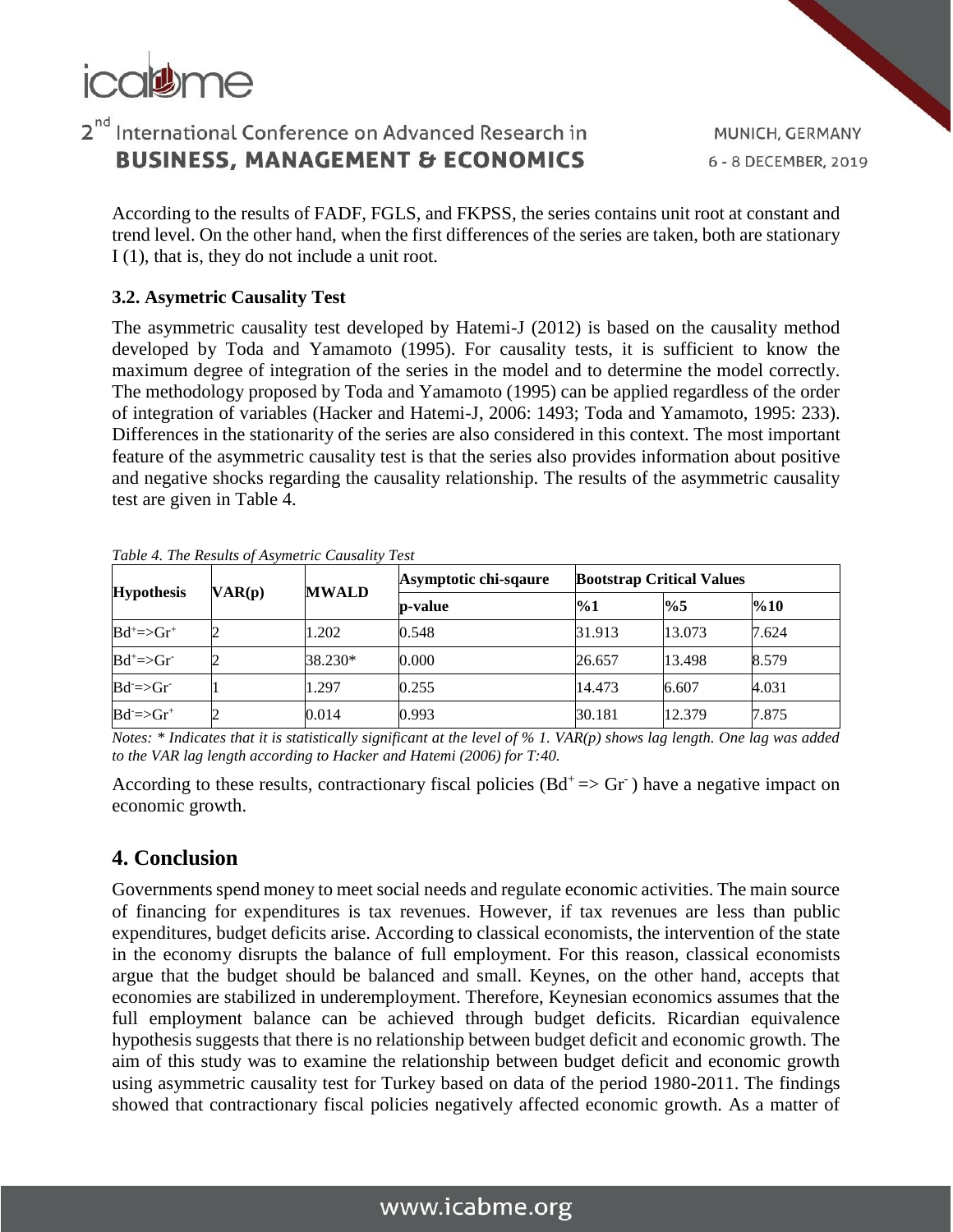

MUNICH, GERMANY 6 - 8 DECEMBER, 2019

fact, Turkey is a developing country. And in developing countries, private sector investments are supported by the state. Therefore, while expansionary fiscal policies support growth, contractionary fiscal policies cause total demand to decline.

#### **References**

[1] Şen, H., Sağbaş İ. and Keskin A. (2007). *Bütçe Açıkları ve Açık Finansman Politikası Teori ve Türkiye Uygulaması*, Ankara: Orion Kitabevi.

[2] Altıok, M. (2009). *Keynes ve Keynesçi Kuramda Kriz ve İktisat Politikası Tartışmaları*, Toplum ve Demokrasi, 3(6-7), 75-102.

[3] Eker, A., Altay A. and Sakal M. (1997). *Maliye Politikası (Teori, İlkeler ve Yöntemler)*, İzmir: Anadolu Matbaası.

[4] Erim, N. (2007). *İktisadi Düşünce Tarihi*, Ankara: Palme Yayıncılık.

[5] Küçükkalay, A. M. (2010). *İktisadi Düşünce Tarihi*. İstanbul: Beta Yayıncılık.

[6] Yay, G. G. (2001). *İktisat'ın Dama Taşları Ekoller-Kavramlar-İz Bırakanlar I*, İstanbul: İstanbul Üniversitesi İktisat Fakültesi Mezunları Cemiyeti İktisat Dergisi.

[7] Dziemianowicz, R., Kargol-Wasiluk A. and Wildowicz-Giegiel A. (2018). New Fiscal Policy? Lesson from the Crisis. *9th Economics & Finance Conference*, London.

[8] Parasız, İ. (2003). *Ekonomik Büyüme Teorileri*. Bursa: Ekin Kitabevi Yayınları.

[9] Gönel, F. D. (2010). *Kalkınma Ekonomisi*, Ankara: Efil Yayınevi.

[10] Bulut, C. (2002). *Kamu Açıkları Enflasyon, Faiz Oranı ve Döviz Kuru İlişkileri*, İstanbul: Der Yayınları.

[11] Briotti, M. G. (2005). *Economic Reactions to Public Finance Consolidation: A Survey of the Literature*, Germany: European Central Bank.

[12] Buscemi, A. and Yallwe, A. H. (2012). "Fiscal Deficit, National Saving and Sustainability of Economic Growth in Emerging Economies: A Dynamic GMM Panel Data Approach", *International Journal of Economics and Financial Issues*, 2(2), pp. 126-140.

[13] Maji, A, Bagaji A. S. Y., Etila, M. S. and Sule J. G. (2012). "An Investigation of Causal Relationship Between Fiscal Deficits, Economic Growth and Money Supply in Nigeria (1970- 2009)", *Canadian Social Science*, 8(2), pp. 219-226.

[14] Samirkaş, M. (2014). "Effects of Budget Deficits on Inflation, Economic Growth and Interest Rates: Applications of Turkey in 1980-2013 Period", *Journal of Economics and Development Studies*, 2(4), pp. 203-210.

[15] Shihab, R. A. (2014). "The Causal Relationship between Fiscal Policy and Economic Growth in Jordan", International Journal of Business and Social Science, 5(3), pp. 203-208.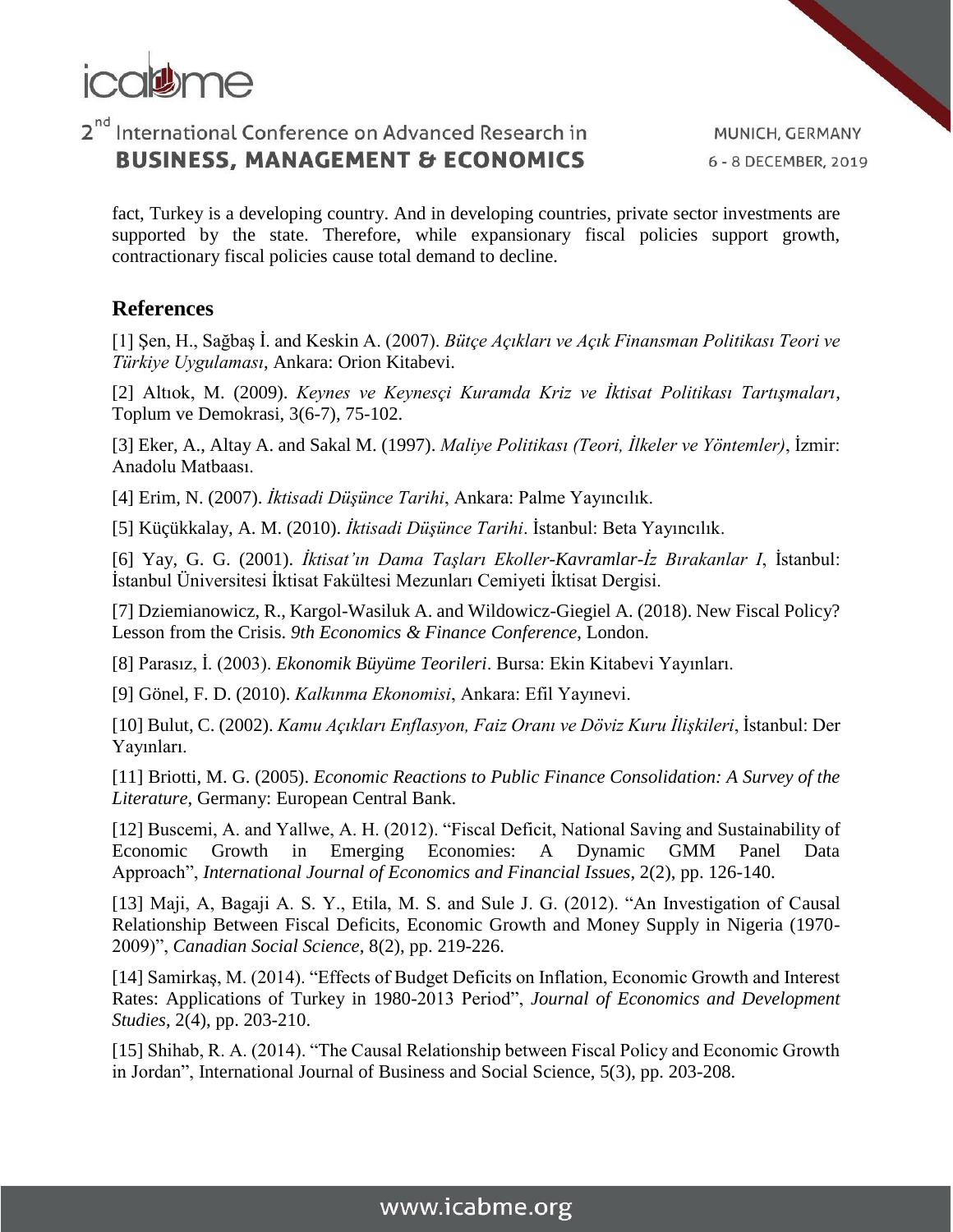

MUNICH, GERMANY 6 - 8 DECEMBER, 2019

[16] Nayab, H. (2015). "The Relationship Between Budget Deficit and Economic Growth of Pakistan", *Journal of Economics and Sustainable Development*, 6(11), pp. 85-90.

[17] Arjomand, M., Emami K. and Salimi F. (2016). "Growth and Productivity; The Role of Budget Deficit in the MENA Selected Countries", *Procedia Economics and Finance*, 36, pp. 345- 352.

[18] Rana, E. A. and Wahid A. N. M. (2017). "Fiscal Deficit and Economic Growth in Bangladesh: A Time-Series Analysis", *The American Economist*, 62(1), pp. 31-42.

[19] Molocwa, G., Khamfula Y. and Cheteni P. (2018). "Budget Deficits, Investment and Economic Growth: A Panel Cointegration Approach", *Investment Management and Financial Innovations*, 15(3), pp. 182-189.

[20] Öztürk, S. and Sezen S. (2018). "Türkiye'de Üçüz Açık ile Ekonomik Büyüme Arasındaki İlişki", *Kafkas Üniversitesi İktisadi ve İdari Bilimler Fakültesi Dergisi*, 9(18), pp. 501-522.

[21] Gujarati, N. D. and Porter, C. D. (1999). *Temel Ekonometri*, İstanbul: Literatür Yayıncılık.

[22] Kennedy, P. (2006). *Ekonometri Kılavuzu*, Ankara: Gazi Kitabevi.

[23] Becker, R., Enders W. and Lee J. (2006). "A Stationarity Test in the Presence of an Unknown Number of Smooth Breaks", *Journal of Time Series Analysis*, 27 (3), pp. 381-409.

[24]Yalçınkaya, Ö. (2019). "Türkiye Ekonomisinde Dış Borçların Sürdürülebilirliğinin Analizi: Doğrusal ve Doğrusal Olmayan Birim Kök Testlerinden Kanıtlar (1970-2018)", *Maliye Dergisi*, 176, pp. 27-51.

[25] Beşer, N. Ö. (2019). "The Effect of Oil Prices on Foreign Trade Deficit in the Economics of Bulgaria", *Theoretical and Applied Economics*, vol. XXVI 3(620), pp. 159-170.

[26] Enders, Walter and Lee J. (2012). "The Flexible Fourier Form and Dickey–Fuller Type Unit Root Tests", *Economics Letters*, 117, pp. 196-199.

[27] Rodrigues, P. M. M. and Taylor, A. M. R. (2012). "The Flexible Fourier Form and Local Generalised Least Squares De-trended Unit Root Tests", *Oxford Bulletin of Economics and Statistics*,74(5), pp. 736-759.

[28] Elliott, G., Rothenberg T. J. and Stock J. H. (1996). "Efficient Tests for an Autoregressive Unit Root", *Econometrica*, 64, pp. 813-836.

[29] Enders, W. and Lee J. (2009). *The Flexible Fourier Form and Testing for Unit Roots: An Example of the Term Structure of Interest Rates*, Working Paper, Department of Economics, Finance and Legal Studies, University of Alabama.

[30] Hatemi, J. A. (2012). "Asymmetric Causality Tests with an Application", *Empirical Economics*, 43(1), pp. 447-456.

[31] Toda, H. Y. and Yamamoto, T. (1995). "Statistical Inference in Vector Autoregressive with Possibly Integrated Processes", Journal of Econometrics, 66(1), pp. 225-250.